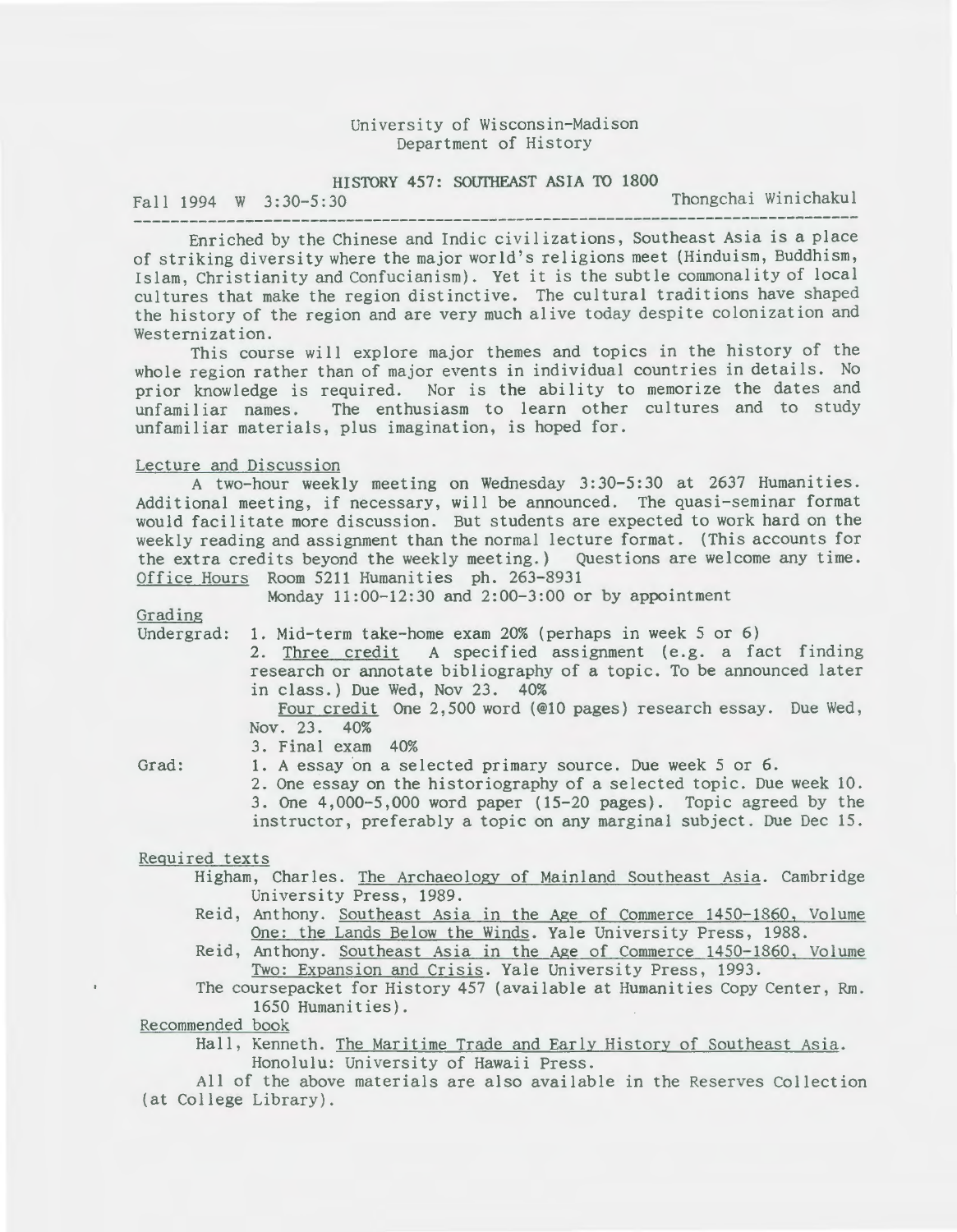$*$  The required readings which are not in the required texts are mostly in the packet. The exceptions are K. Hall (w.4,5) which is the recommended book; Lieberman for w.8 and 13 which is from a journal but too long to get the permission for copying, and Heine-Geldern for w.9. They are in the library. Students should find time to make your own copies in advance.

Supplementary Reading listed each week are the studies in more details and depth on specific topics for your interest and may be useful for your research paper.

General Supplementary (The classic works and/or texts on individual countries for further references. All of them are in both the Memorial library and in the Reserves, except Andaya and Lieberman are at Memorial only. Many have several copies.)

Hall, D.G.E. History of South East Asia.

Cady, John F. Southeast Asia: Its Historical Development.

Tarling, Nicholas ed. The Cambridge History of Southeast Asia. Vol. 1.

Coedes, George. The Making of Southeast Asia.

Coedes, George. The Indianized States of Southeast Asia.

Wolters, O.W. History, Culture, and Region in Southeast Asian Perspective. Hall, Kenneth R. and Whitmore, John eds. Explorations in Early Southeast

Asian History: the Origins of Southeast Asian Statecraft.

Legge, J.D. Indonesia.

Ricklefs, M.C. A History of Modern Indonesia c.1300 to the Present.

Andaya, Barbara and Leonard. A History of Malaysia.

Wyatt, David K. A Short History of Thailand.

Chandler, David P. A History of Cambodia.

Taylor, Keith. The Birth of Vietnam.

Buttinger, Joseph. The Smaller Dragon: the Political History of Vietnam. Aung-Thwin, Michael. Pagan: the Origin of Modern Burma.

Lieberman, Victor. <u>Burmese Administrative Cycles: Anarchy and Conquest c.</u><br>1580-1760.

Phelan, J.L. The Hispanisation of the Philippines:Spanish Aims and Filipino Responses 1565-1700

## **COURSE SCHEDULE**

(\* = required readings, the rest in each week are supplementary) (Titles shortened if the same as above. Page numbers at the end of each item.)

Week 1 (Sept 7) The course: aims and objectives, scope of contents, assignments, reading materials, and other class business.

Week 2 (Sept 14) What is Southeast Asia? Diversity and Similarity \*Reid, Age of Commerce, val. 1. 1-119.

Emmerson, Donald. "What's in the Name 'Southeast Asia'?" Journal of Southeast Asian Studies

Week 3 (Sept 21) Prehistory: the old and new theories of early settlements. \* Coedes. Making of South-East Asia. pp.10-33. \*Higham. Archaeology of Mainland SEAsia. pp.15-30, 153-238.

Smith, R.B. and Watson, W. eds. Early Southeast Asia: Essavs in Archaeology, History and Historical Geography. 9-14, 315-336.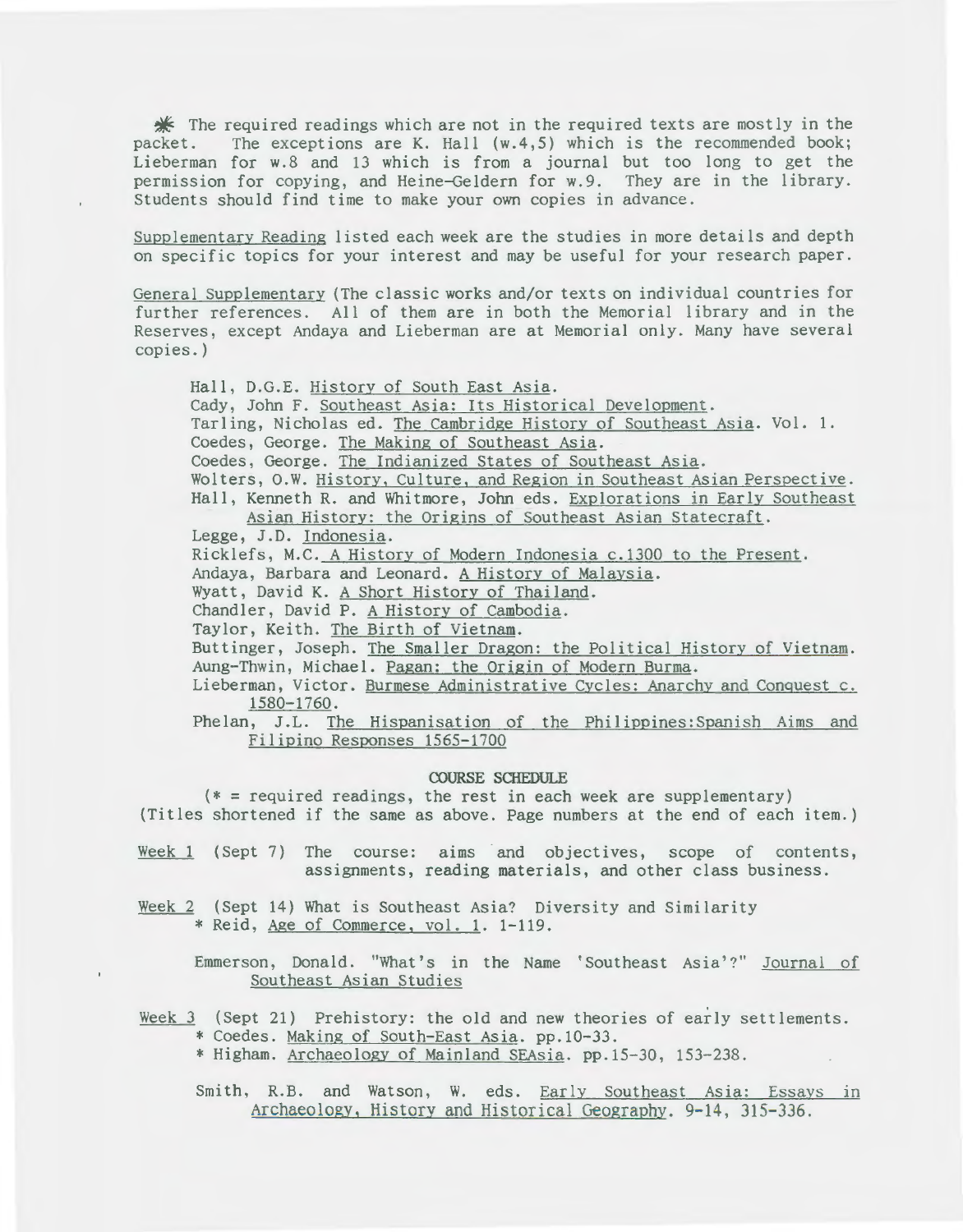Week 4 (Sept 28) The genesis of "states": Indianization vs. localization \*Higham. Archaeology of Mainland SEAsia. 239-320 (esp.307-320).

\*Hall, K. Maritime Trade. 1-25. \* Coedes. Indianized States. 14-35.

Wolters, O.W. History, Culture and Region. 45-55 (or 68).

Mabbett, I.W. "The Indianization of Southeast Asia: Reflections on the Pre-Historical Sources," Journal of Southeast Asian Studies [JSEAS] 8 (1977): 1-14.

. " The Indianization of Southeast Asia: Reflections on the Historical Sources," JSEAS 8 (1977), pp. 143-61.

- Coedes. Indianized States. pp.36-109.
- Hall, K. ''State and Statecraft in Early Srivijaya," in Early Southeast Asian History. 61-106.

Coedes. Making of South-East Asia. 39-49 for Vietnam.

Wolters, O.W. Early Indonesian Commerce: A Study of the Origin of Srivijaya. chap.2,4,5,11-13.

Bronson, Bennet. "The Archaeology of Sumatra and the Problems of Srivijaya," in Early Southeast Asia. ed. Smith and Watson, 394-405.

Luce, G.H. "The Ancient Pyu," in The Burmese Research Society: 50th Anniversary Publication, vol.2, pp. 307-21; or in Journal of the Burmese Research Society [JBRS] 27 (1937). 239-253.

Shorto, H.L. "The Dewatu Sotapan: A Mon Prototype of the 37 Nats," Bulletin of the School of Oriental and African Studies 30 (1967). 127-141.

Wales, H.G.Q. Dvaravati: the Earliest Kingdom of Siam.

Week 5 (Oct 5) No class. (A make-up or assignment to be announced)

Week 6 (Oct 12) Classical states and the 13th century transition<br>\* Higham. <u>Archaeology of Mainland SEAsia</u>. 321-55.<br>\* Wolters. <u>History, Culture and Region</u>. 16-33.<br>\* Kulke, Hermann. "The Early and Imperial Kingdoms in So

- 
- 
- History," in Southeast asia in the 9th to 14th. 1-22.
- \*Hall, K. Maritime Trade. 78-102, 169-93
- \* Coedes: Making of South-East Asia. 121-34.

Coedes. Making of South-East Asia. 73-87.

Coedes. Indianized States. 110-234.

Aung-Thwin, Michael. Pagan. 71-189.

Luce, G.H. Old Burma Early Pagan, (3 vols.)

Than Tun. Essays on the History of Buddhism in Burma.

- Taylor, Keith. "The Rise of Dai Viet and the Establishment of Thang Long," in Early Southeast Asian History. eds. Hall and Whitmore. 149-93.
- Hall, K. and Whitmore. "Southeast Asian Trade and the Isthmian struggle, 1000-2000," in Early South Asian History. 303-340.
- Hall, K. Maritime Trade. 194-231.

Bennet, P. "The Fall of Pagan," in Conference under the Tamarind Tree: Three Essays in Burmese History.

Chandler, David P. A History of Cambodia. 55-75.

Wolters, O.W. The Fall of Srivijaya in Malay History. chap. 1-5.

Kasetsiri, Charnvit. The Rise of Ayudhya. chap. 3-4 (30-75).

Wyatt, David. A Short History of Thailand. 38-53.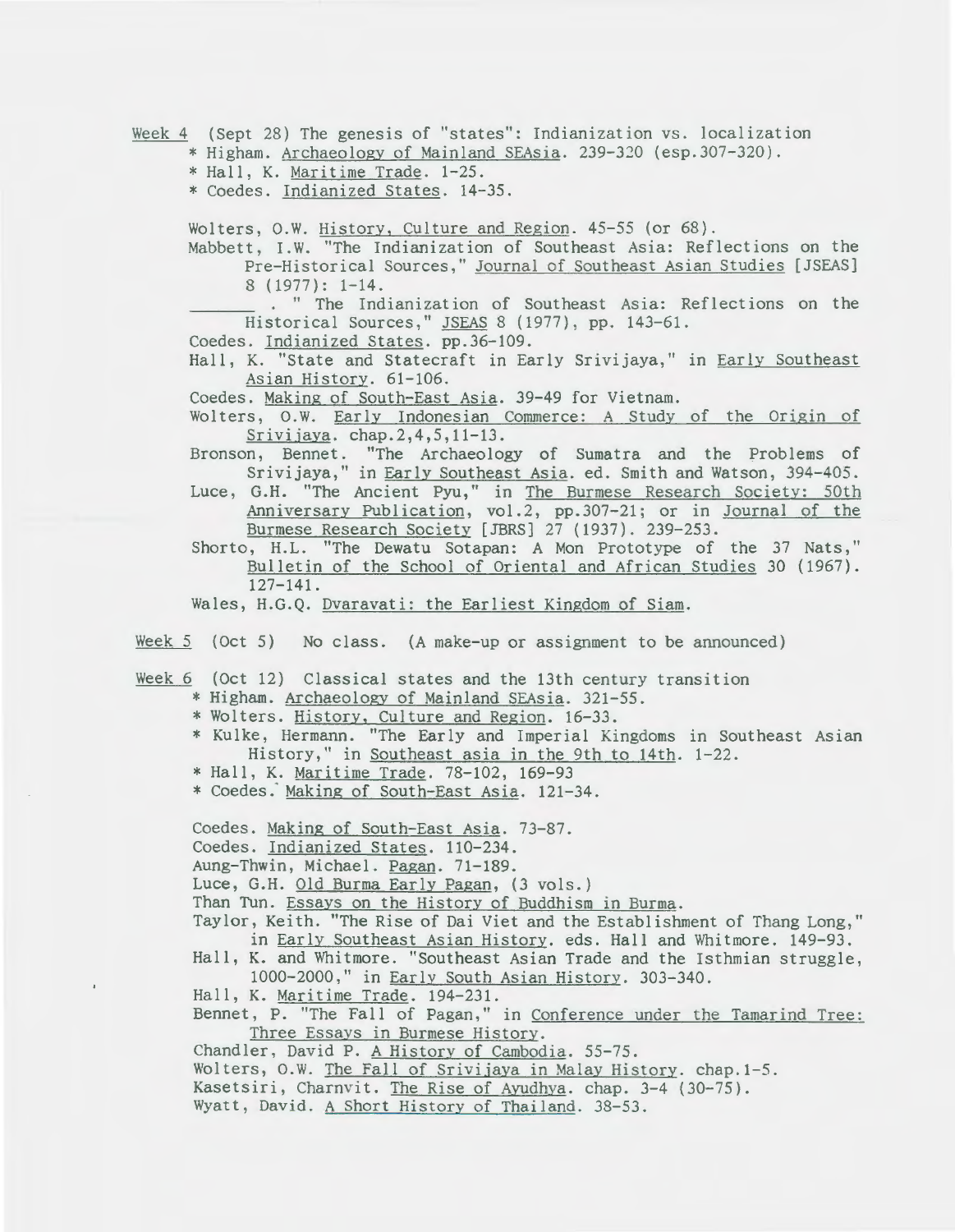Week 7 (Oct 19) The Age of Commerce

\*Reid. Age of Commerce. val. 2. 1-61, 204-266.

Thomaz, Luis Filipe Fereira Reis. "The Malay Sultanate of Melaka," in Southeast Asia in the Early Modern Era: Trade, Power and Belief. ed. Anthony Reid, 1993. 69-90.

Andaya, Barbara Watson. "Cash Cropping and Upstream-Downstream Tension," in ibid. 91-122.

Week 8 (Oct 26) Consolidation of Power in the Mainland

- \* Lieberman, Victor. "Local Integration and Eurasian Analogies: Structuring Southeast Asian History," Modern Asian Studies 27, 3 (1993): 475-572.
- \* Taylor, Kieth W. "Nguyen Hoang and the Beginning of Vietnam's Southward Expansion," in Southeast Asia in the Early Modern Era: Trade, Power and Belief. ed. Anthony Reid, 1993. 42-65.

Wyatt, David. A Short History of Thailand. pp.52-138.

Kasetsiri, Charnvit. The Rise of Ayudhya. chap.? (pp. 119-47).

Mangrai, Sao Saimuang. The Shan States and British Annexation.<br>Chandler, David. History of Cambodia. chap.5 (pp. 77-98).

Cotter, Michael G. "Towards a History of the Vietnamese Southward Movement," JSEAH 9 (1968), pp. 12-34.

Buttinger, Joseph. The Smaller Dragon. chap.3 (pp.129-76).

Andaya, Barbara & Leonard. History of Malaysia. pp.62-68, 106-S.

Bonney, R. Kedah 1771-1821: the Search for Security and Independence.

- Week 9 (Nov 2) Power and Kingship
	- \*Anderson, Benedict. "The Idea of Power in Javanese Culture," in Culture and Politics in Indonesia ed. Claire Holt, pp.1-69.
	- \* Heine-Geldern, Robert. Conceptions of State and Kingship in Southeast Asia.
	- \* Nithi Aeusrivong. "The Devaraja Cult and Khmer Kingship at Angkor," in Early Southeast Asian History. ed. Hall and Whitmore. 107-148
	- Hall, K. "An Introductory Essay" Early Southeast Asian History ed. Hall and Whitmore. 1-24.
	- Geertz, Clifford. "Centers, Kings and Charisma: Reflections of the Symbolic of Power," in Geertz, Local Knowledge. (Also in Culture and Its Creator ed. J. Ben-David and T.N. Clark. 150-71.)
	- Hanks, Lucien M. "Merit and Power in Thai Social Order," American Anthropologist 64 (1962). 1247-61.
	- Gesick, Lorraine, ed. Centers, Symbols and Hierarchies: Essays on the Classical States of Southeast Asia. See the articles by Shelly Errington, Michael Aung-Thwin, and Lorraine Errington.

Aung-Thwin, Michael. Pagan. 15-68.

- Kulke, Hermann. The Devaraja Cult.
- Mabbett, I.W. "Devaraja," Journal of Southeast Asian History 10 (1969), 202-223.
- Reynolds, Frank E. and Mani B. Three Worlds According to King Ruang: A Thai Buddhist Cosmology. see introduction.

Shorto, H.L. "The 32 Myos in the Medieval Mon Kingdom," Bulletin of the School of Oriental and African Studies 26 (1963). 572-91.

Kirsch, A. Thomas. "Kinship, Genealogical Claims, and Societal Integration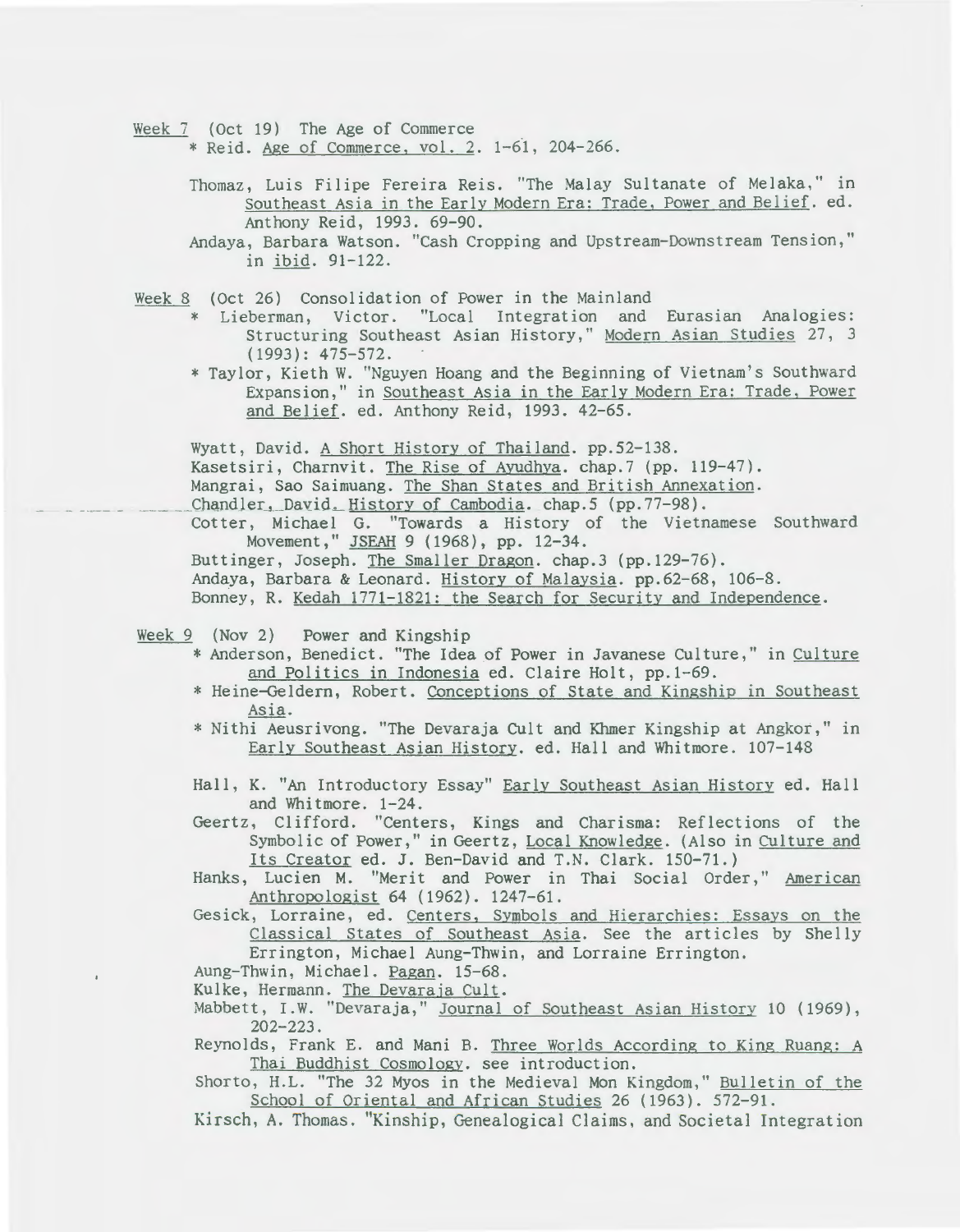in Ancient Khmer Society: An Interpretation, " in Southeast Asian History and Historiography ed. C.D. Cowan and O.W. Wolters. 190-202

Tambiah, S.J. World Conqueror and World Renouncer. chap.4 [also in Annals of the New York Academy of Sciences 293 (July 1977) . 69-97].

Taylor, Keith. "Authority and Legitimacy in the 11th Century Vietnam," in Southeast Asia in the 9th to 14th Century ed. Marr and Milner, 139-176.

Week 10 (Nov 9) Religions<br> $*$  Reid. Age of Commerce, vol. 2. 132-201.

\* Wolters, O.W. "Khmer 'Hinduism' in the Seventh Century," in Early Southeast Asia ed. Smith and Watson. 427-42.

\* Geertz, Clifford. Religion of Java. pp. 121-30, 227-48.

\*Hue-Tam Ho Tai. "Religion in Vietnam: A World of Gods and Spirits," Vietnam: Essays on History, Culture and Society. ed. David W.P. Elliott, 1985. 22-39.

Hooker, M.B. ed. Islam in Southeast Asia. chap 1-2. 1-49.

Ibrahim, Ahmad, et al eds. Readings on Islam in Southeast Asia. pp.7-19. Lapidus, Ira M. A History of Islamic Societies. chap. 19 (pp. 467-88).

Ricklefs, M.C. A History of Modern Indonesia c.1300 to. the Present. chap.1 Holt, P.M. et al eds. The Cambridge History of Islam vol.2, part VI, chap.1 "Southeast Asian Islam to the eighteenth Century," pp.123-54.

Keyes, Charles F. "Mi llennial ism, Theravada Buddhism and Thai Society,"

JAS 36, pp.283-302 . Aung-Thwin, Michael. "The Role of Sasana Reform in Burmese History: Economic Dimensions of A Religious Purification," JAS 38 (1979), pp.671-88.<br>pp.671-88.<br>\_. "A Reply to Lieberman," JAS 40 (1980), pp. 87-90.

Lieberman, Victor. "The Political Significance of Religious Wealth in Burmese History," JAS 39 (1980), pp. 753-69.

Rafael, Vicente. "Confession, Conversion, and Reciprocity in Early Tagalog Society," pp. 320-39 .

Week 11 (Nov 16) Social organization

\* Reid. Age of Commerce, vol.1. 120-28, 137-172.<br>\* Reid. Age of Commerce, vol.2. 62-92, 114-131.

\* \_\_\_\_\_. ed. Slavery, Bondage and Dependency in Southeast Asia. 1-43.

Geertz, Clifford. Agricultural Involution. pp. 38-46.

- Manguin, Pierre. " Shipshape Societies: Boat Symbolism and Political Systems in Insular Southeast Asia,: in Southeast Asia 9th to 14th Century. ed. Marr and Milner, pp. 187-214.
- Lieberman, Victor. Burmese Administrative Cycles: Anarchy and Conquest c. 1580-1760. pp. 15-32, 63-198.

Moertono, Soemarsaial. State and Statecraft in Old Java: A Study of the Later Mataram Period. 16th to 19th Century.

- Hanks, Lucien M. "The Thai Social Order as Entourage and Circle," in Change and Persistence in Thai Society ed. G. William Skinner and A. Thomas Kirsch, pp. 197-218.
- Akin Rabibhadana. "The Clientship and Class Structure in Early Bangkok Period," in ibid. pp. 93-124.
	- . The Organization of Thai Society in the Early Bangkok Period, 1782-1873.